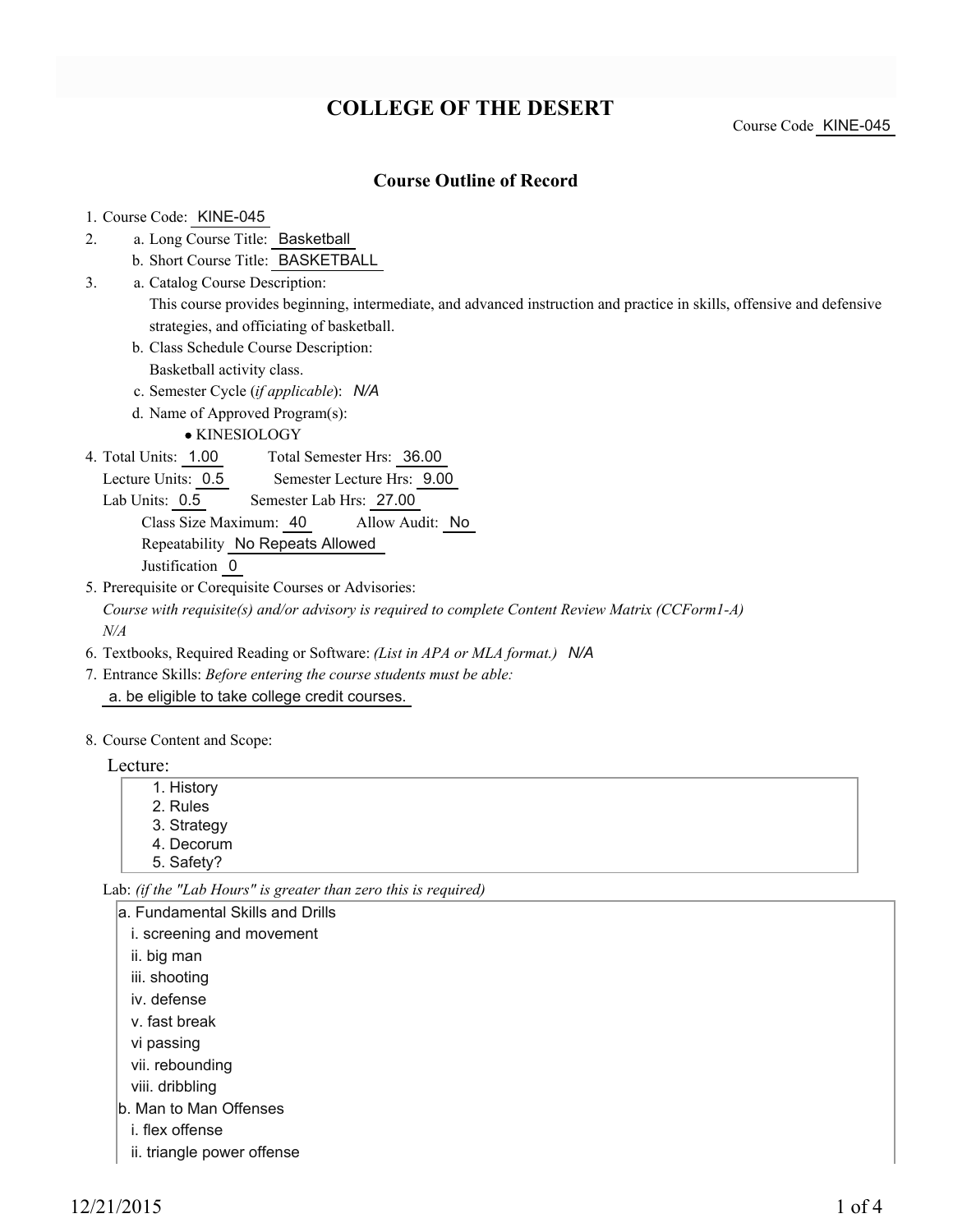iii. 1-4 offense iv. shuffle offense v. motion offense vi. 1-3-1 offense vii. 2-3 offense viii. triangle delay offense ix. tempo-control offense c. Zone Attacks i. 1-4 baseline ii. 2-1-2 vs. 1-3-1, 3-2 iii. offense vs. 1/2 court trap iv. power offense v. 2-3 all purpose offense vi. shooter zone offense vii. offense vs. box and 1, triangle and 2 viii. zone drills d. Special Situations Plays i. attacking the box and 1, triangle and 2 ii. screening zones iii. full court last second plays iv. isolating super guard v. big man special plays vi. tempo-control plays vii. sideline special plays viii. back door plays ix. offense vs. 1/2 3/4 court press x. under the basket plays e. Man to Man Defense i. teaching team defense ii. defensive techniques iii. pressure defense iv. defensing the big man v. defensing the guard vi. special situation defense vii. transition defense

- 9. Course Student Learning Outcomes:
	- 1. Demonstrate the fundamental techniques of basketball skills.
	- 2. Develop physical fitness with an understanding of injury prevention.
	- 3.
	- Identify the rules of basketball.
- 10. Course Objectives: Upon completion of this course, students will be able to:
	- a. Recognize and demonstrate correct mechanical techniques of basic basketball skills.
	- b. Identify and properly apply the rules and offensive and defensive strategies of the sport.
	- c. Develop an appreciation of the sport.
	- d. Demonstrate an understanding of safety and injury prevention.
	- e. Demonstrate character and sportsmanship.
	- f. Demonstrate a higher physical fitness level.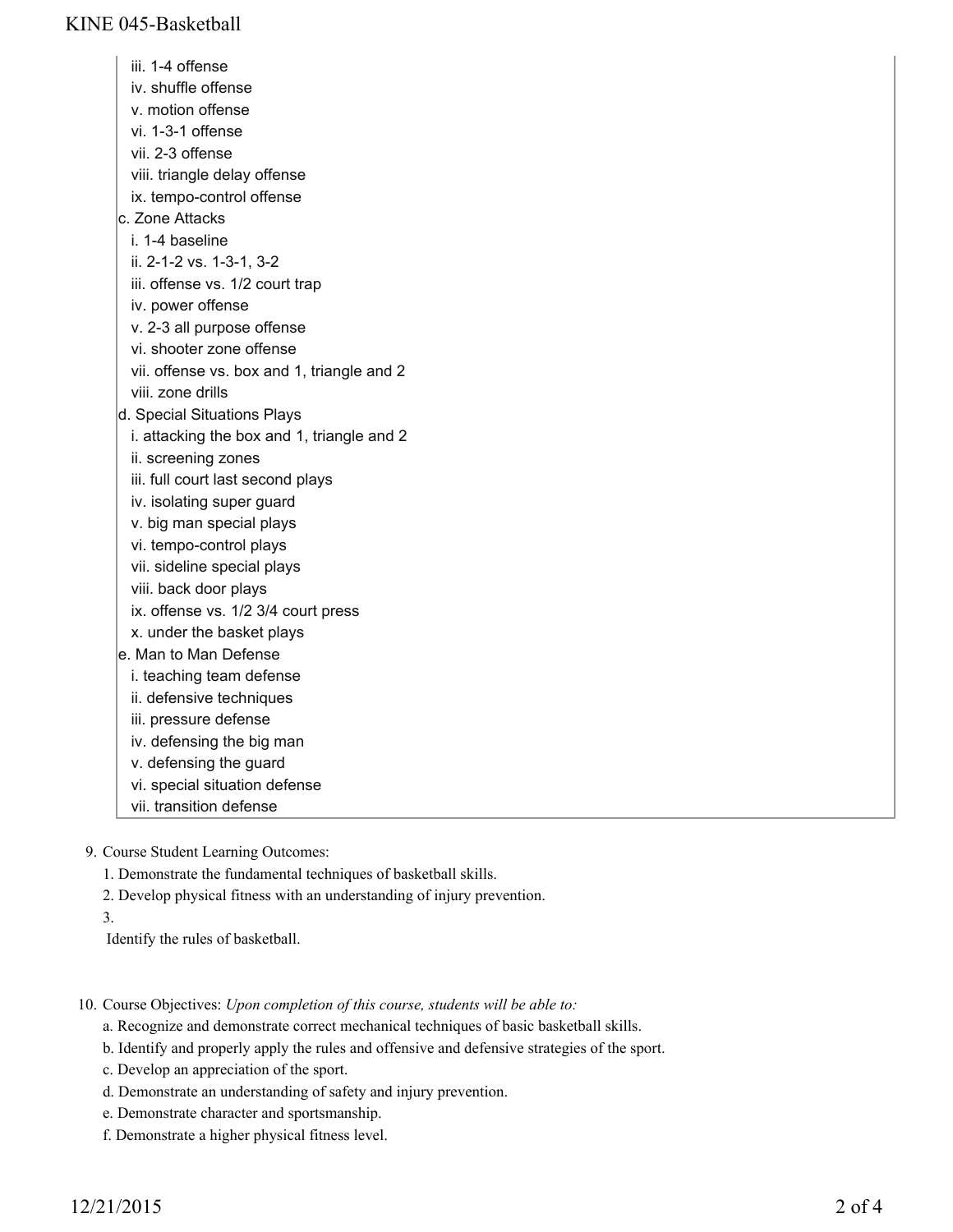## KINE 045-Basketball

11. Methods of Instruction: *(Integration: Elements should validate parallel course outline elements)* 

- a. Activity
- b. Discussion
- c. Individualized Study
- d. Laboratory
- e. Lecture
- f. Role Playing
- g. Self-exploration

#### Other Methods:

a. Guest speakers. b. Student reports. c. Audio/visual presentations.

- 12. Assignments: (List samples of specific activities/assignments students are expected to complete both in and outside of class.) In Class Hours: 36.00
	- Outside Class Hours: 18.00
		- a. In-class Assignments
			- a. Skill practice.
			- B. Analysis of intercollegiate and professional competition (live and video).
		- b. Out-of-class Assignments
			- a. Assigned reading and written report.
			- b. Skill practice.
			- c. Analysis of intercollegiate and professional competition (live and video).
- 13. Methods of Evaluating Student Progress: The student will demonstrate proficiency by:
	- Written homework
	- Critiques
	- Self-paced testing
	- Laboratory projects
	- Field/physical activity observations
	- Group activity participation/observation
	- Self/peer assessment and portfolio evaluation
	- True/false/multiple choice examinations
	- Student participation/contribution
- 14. Methods of Evaluating: Additional Assesment Information:
- 15. Need/Purpose/Rationale -- All courses must meet one or more CCC missions.
	- PO-GE C5 Personal Growth and Development

Exhibit habits of intellectual exploration, personal responsibility, and well being.

- IO Personal and Professional Development Demonstrate an understanding of ethical issues to make sound judgments and decisions.
- 16. Comparable Transfer Course

| <b>University System</b>                                     | <b>Campus</b> | <b>Course Number</b> | <b>Course Title</b> | <b>Catalog Year</b> |  |
|--------------------------------------------------------------|---------------|----------------------|---------------------|---------------------|--|
| 17. Special Materials and/or Equipment Required of Students: |               |                      |                     |                     |  |

Required Material? <sup>18.</sup> Materials Fees:

**Material or Item Cost Per Unit Total Cost Per Unit Total Cost**